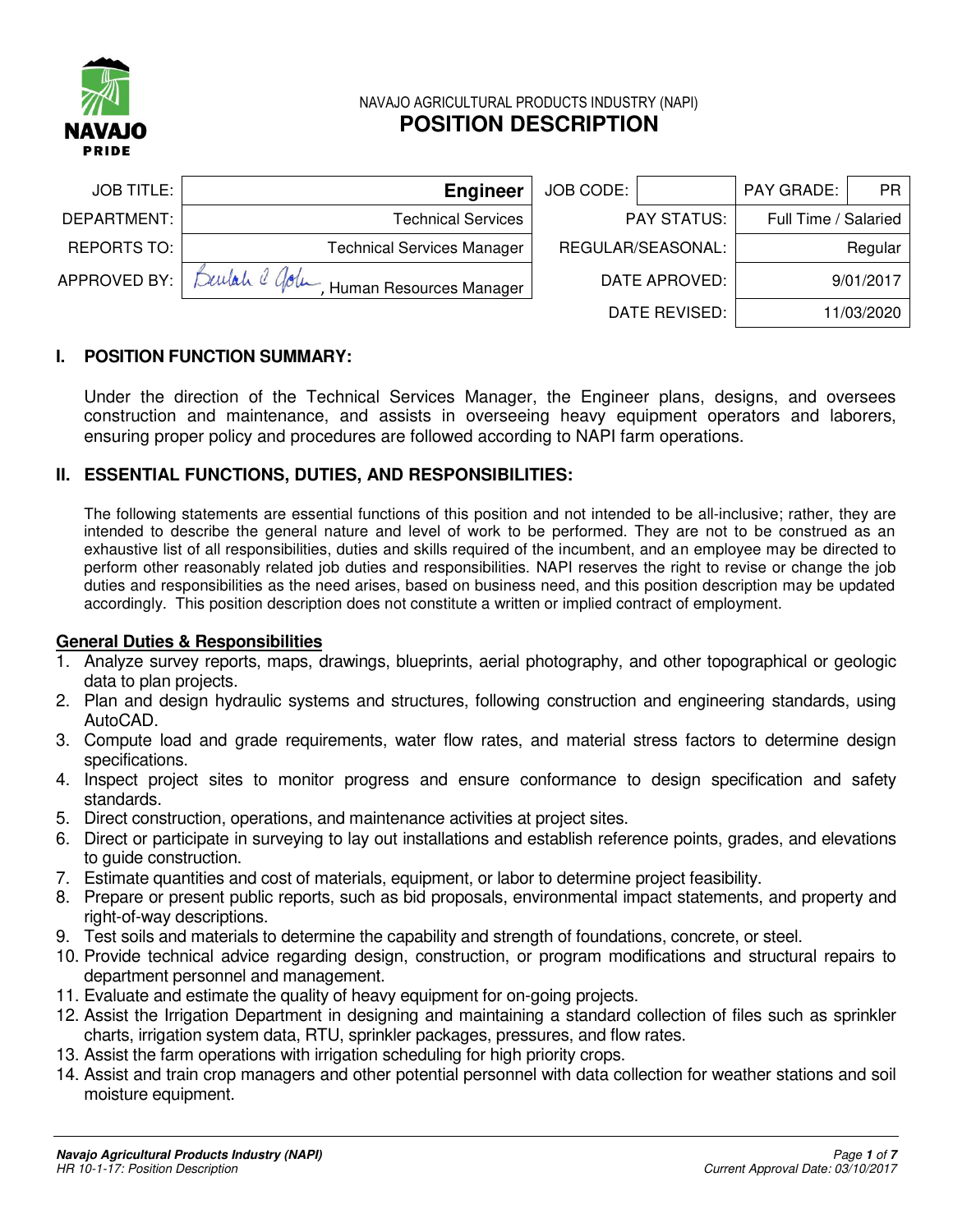- 15. Assist in the design and implementation of new or redeveloped center pivot systems and NAPI Processing and Storage infrastructure.
- 16. Plan, organize, coordinate, implement, direct, evaluate, and adjust the current Load Management Program.
- 17. Perform all facets of project in compliance with associated existing contracts, i.e.: NAPI/WAPA Firm Electric Service Contract, NAPI/WAPA Management Agreement Contract, NAPI/BIA/PNM Maintenance Contract, and NAPI 638 On-Farm Development Contract.

## **Other**

- 18. Works collaboratively, cooperatively, and in coordination with fellow team members and with others in the organization, treats them with respect, courtesy and consideration, and shows understanding and the appropriate support of other team members to help get the job done.
- 19. Provides information, guidance and resources to diverse groups of customers, clients and others outside of the organization; treats them in a friendly manner with professionalism, helpfulness, respect, courtesy and consideration at all times regardless of circumstances.
- 20. Maintains regular, dependable attendance and punctuality, and physical presence at the assigned worksite; must interact directly with people or objects at the worksite on a regular basis. Communications technology may, for certain tasks and under certain circumstances, enable an employee to effectively perform some of the work-related duties from home on a temporary basis.
- 21. Complies with all applicable environmental health and safety policies, procedures and work rules, giving maximum effort to performing job functions in a manner that protects the health and safety of the incumbent, co-workers, and the general public
- 22. Performs other duties as assigned and which are deemed necessary or desirable by NAPI.

# **III. POSITION AUTHORITIES AND ACCOUNTABILITIES:**

## General:

Position has a high level of line responsibility and high-level authority to make independent decisions over an assigned department or function. A person in this position has a high level of responsibility for a key operation or function.

## Results of Action:

Decisions will have a high degree of impact on operations or services. Errors may result in significant disruption of operations or services or damage to operational activities. Errors in accuracy, judgment, tact or communication could result in a loss of productivity, and a significant loss of credibility and potential income for the organization. Failure to establish and monitor work schedules for the Department will result in an inability to meet deadlines and will delay the completion of records and other projects.

## Budgetary & Financial Resources Accountability:

Position has moderate level of accountability for budgetary or financial decisions, and decisions will have a high degree impact on resource utilization within NAPI; responsible for a moderate level of impact on an operating budget for the Department;

## Equipment/Material Management & Accountability:

Position has a high level of responsibility for equipment, material, or supplies; proper utilization is required plus accountability for first-echelon maintenance may be required; minimal authority and accountability for purchase within strict policy guidelines may be present.

## Confidential and Sensitive Information:

- Incumbent has a high level of access to sensitive and proprietary company data, including but not limited to services, legal and financial data, and an essential job result is the maintenance of a high level of confidentiality of the information processed by the employee.
- Incumbent has a minimal level of access to personal and professional data regarding individual employees and their families, and to personal data regarding customers/clients/members and their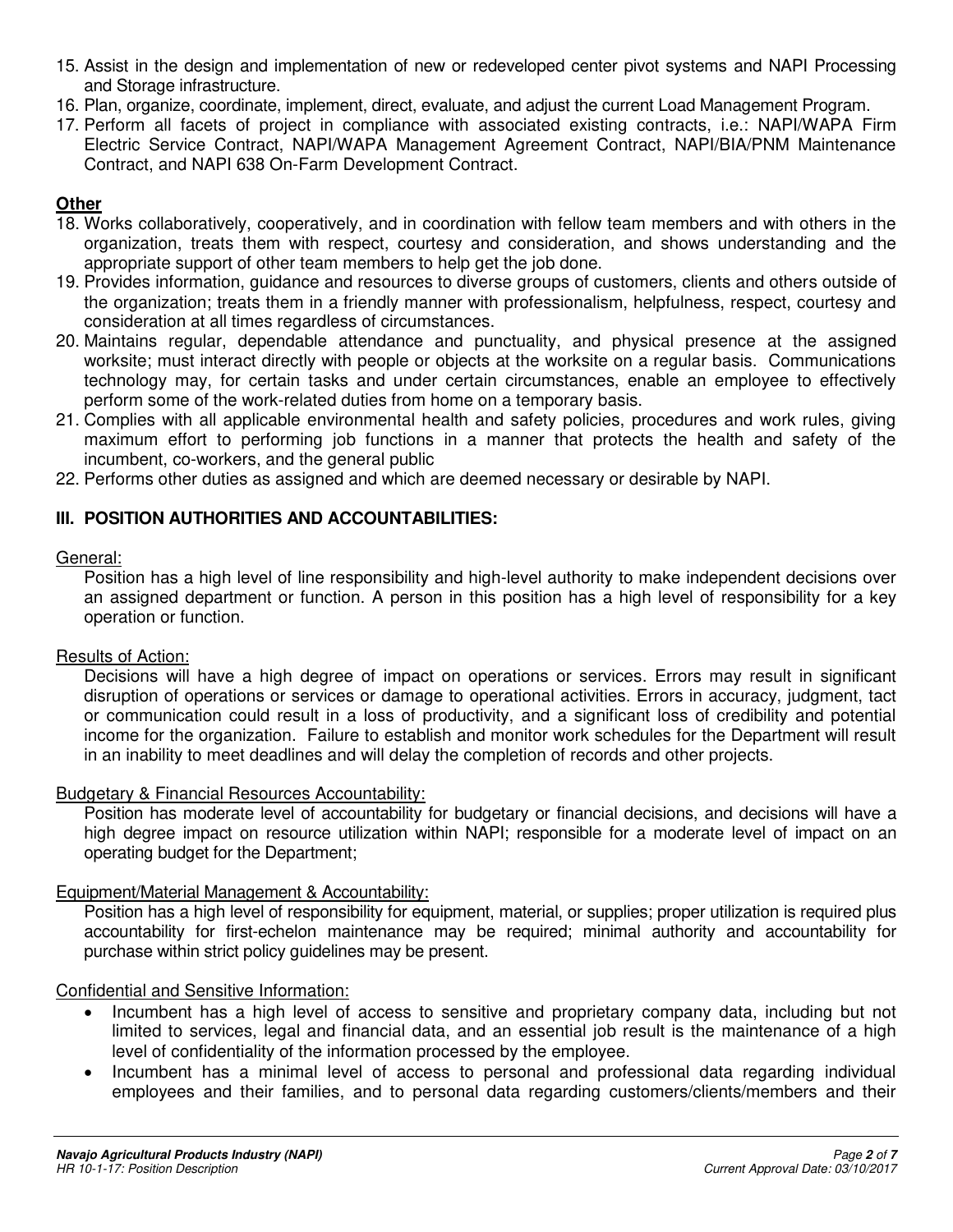families, and must comply with the Fair and Accurate Credit Transactions Act (FACTA) to keep that data secure and private.

 Incumbent has no access to health data of employees and their families, and to health data of customers/clients/members and their families, and must comply with the Health Insurance Portability and Accountability Act (HIPAA), to keep that data secure and private.

### Independence of Action; Supervision Received:

The Engineer works under general supervision of the Technical Services Manager. Employee performs high level, complex project management work, and performs a high level of analysis and problem-solving with a high degree of independence and discretion.

#### Supervision Exercised:

The Engineer is responsible for own work and has no supervisory authority or responsibility, although the Engineer may have functional authority over specific projects or areas of responsibility as specified in this Job Description or otherwise delegated by the Technical Services Manager.

### **IV. POSITION QUALIFICATIONS AND REQUIREMENTS:**

To perform this job successfully, an individual must be able to perform each essential duty satisfactorily. The requirements listed below are representative of the knowledge, skill and/or ability required for the position, but is not a comprehensive list. Reasonable accommodations may be made to enable individuals with disabilities to perform the essential functions.

#### Education and Experience:

Required:

- Bachelor's degree from an accredited four-year college or university in Agricultural Engineering, Civil Engineering, Mechanical Engineering, Water Resources Engineering or directly related discipline.
- Three (3) years' experience in engineering, project management, and administering contracts; three (3) years supervisory experience in construction or design consulting environment.

#### Preferred:

 Master's degree from an accredited four-year college or university in Civil Engineering, Mechanical Engineering, or directly related discipline.

#### Substitution:

 Five (5) years of FLSA exempt-level experience in project management may be substituted for the Bachelor's degree requirement.

#### Navajo Preference:

Navajo preference will be applied in accordance with the Navajo Preference in Employment Act (NPEA), it is Navajo Agricultural Products Industry's ("NAPI") goal and intention to strictly adhere to the NEPA in all employment practices and hire qualified Navajo Personnel for all positions. Tribal sovereignty support and Navajo preference initiatives are mandatory.

#### Language Requirements:

#### Required:

Ability to read and write English in order to understand and interpret written procedures and technical manuals. This includes the ability to give and receive instructions in written and verbal forms and to effectively present information and respond to questions from vendors, contractors, supervisors and coworkers.

 Preferred: Bi-lingual (English/Navajo)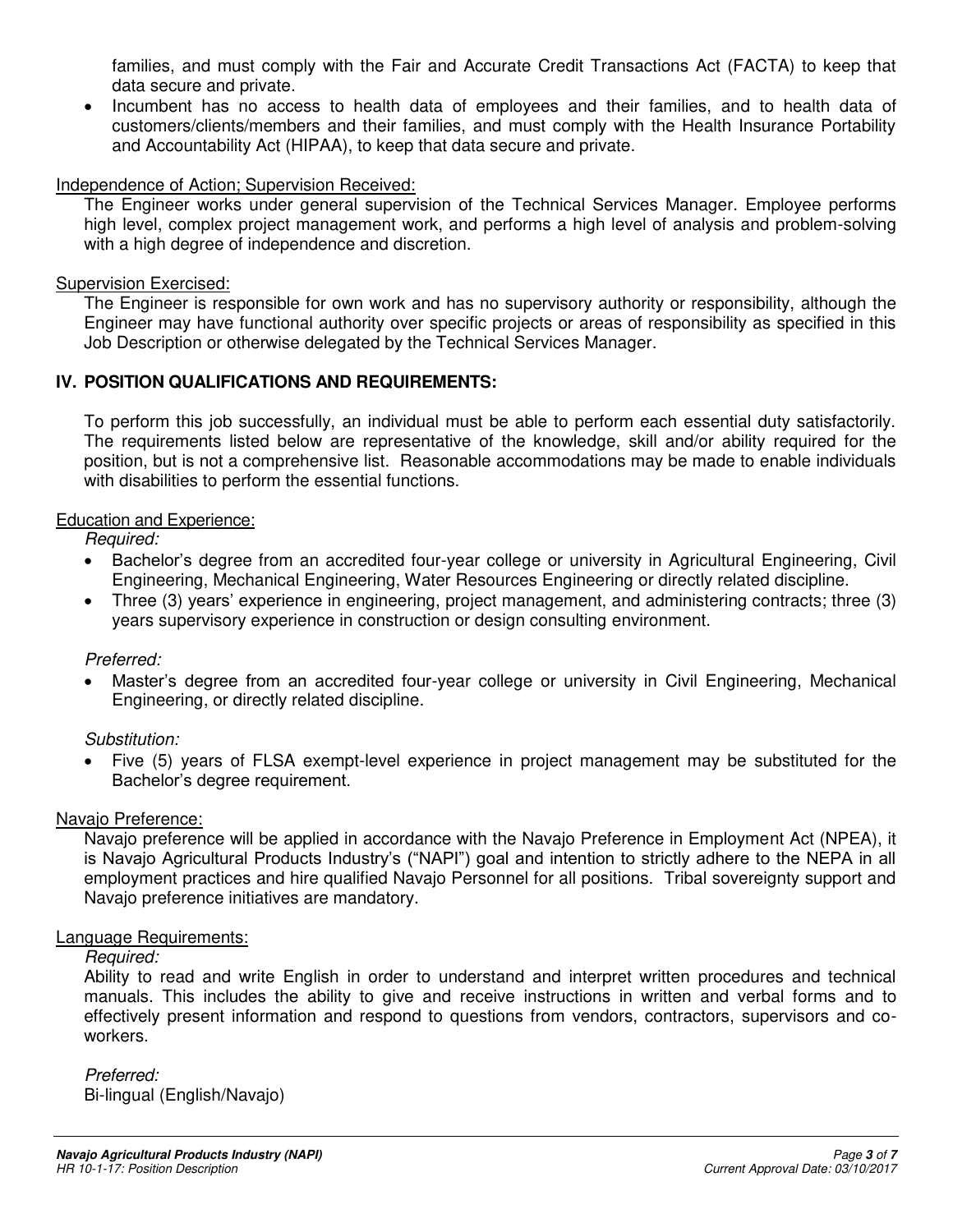### Shared Responsibilities:

As a requirement of their employment, all NAPI employees are expected and required to follow and adhere to the following job responsibilities:

- Support the mission, vision, values, and goals of Navajo Agricultural Products Industry.
- Support excellence in our customer service philosophy, and deliver excellent customer service both to internal and external customers.
- Adhere to all company policies and procedures.
- Follow all safety policies, guidelines, and work rules, and participate in trainings.
- Practice good stewardship of NAPI property and follow policy.
- Act in a professional manner at all times.
- Function from INTEGRITY, HONESTY, and LOYALTY in all activities concerning NAPI.
- Follow the current NAPI Strategic Plan initiatives.
- Maintain and support a team environment within the workgroup, and with other departments.
- Champion NAPI in the community.

#### Core Competencies:

Performs the essential functions and elements of this position competently, demonstrating adequate progress throughout the course of the introductory period of employment and continuing throughout employment with NAPI. A variety of personal competencies need to be demonstrated by everyone at NAPI, and include but are not limited to:

- Quality/Compliance: Achieving a standard of excellence with our work processes and outcomes, honoring NAPI policies and all regulatory requirements.
- Customer focus: Striving for high customer satisfaction, going out of our way to be helpful and pleasant, making it as easy as possible on the customer or client, rather than on self, department, or organization.
- Communication: Balancing listening and talking, speaking and writing clearly and accurately, influencing others, keeping others informed.
- Collegiality: Being helpful, respectful, approachable, and team oriented, building strong working relationships and a positive work environment.
- Initiative: Taking ownership of our work, doing what is needed without being asked, following through
- Efficiency and Continuous Improvement: Planning ahead, managing time well, being on time, being cost conscious, thinking of better ways to do things
- Coachability: Being receptive to feedback, willing to learn, embracing continuous improvement
- Safety: Comply with and actively support all workplace safety policies and practices.
- Team Player: able to work collaboratively with others in the organization, and to work well with diverse groups of people and gain and maintain respect of others, both inside and outside of NAPI.

#### Knowledge, Skills and Abilities:

To perform this job successfully, an individual must be able to perform each essential duty satisfactorily The requirements listed below are representative of the knowledge, skill, and/or ability required to perform the essential functions of the position, but are not a comprehensive list:

- Knowledge of business and management principles involved in strategic planning, resource allocation, human resources modeling, leadership technique, production methods, and coordination of people and resources.
- Knowledge of principles and procedures for personnel recruitment, selection, training, compensation and benefits, personnel information systems, and be familiar with the Navajo Preference in Employment Act.
- Knowledge in basic education and training to include principles and methods for curriculum and training design, teaching and instruction for individuals and groups, and the measurement of training effects.
- Knowledge of the practical application of engineering science and technology.
- Knowledge of accounting, budgeting marketing, negotiation.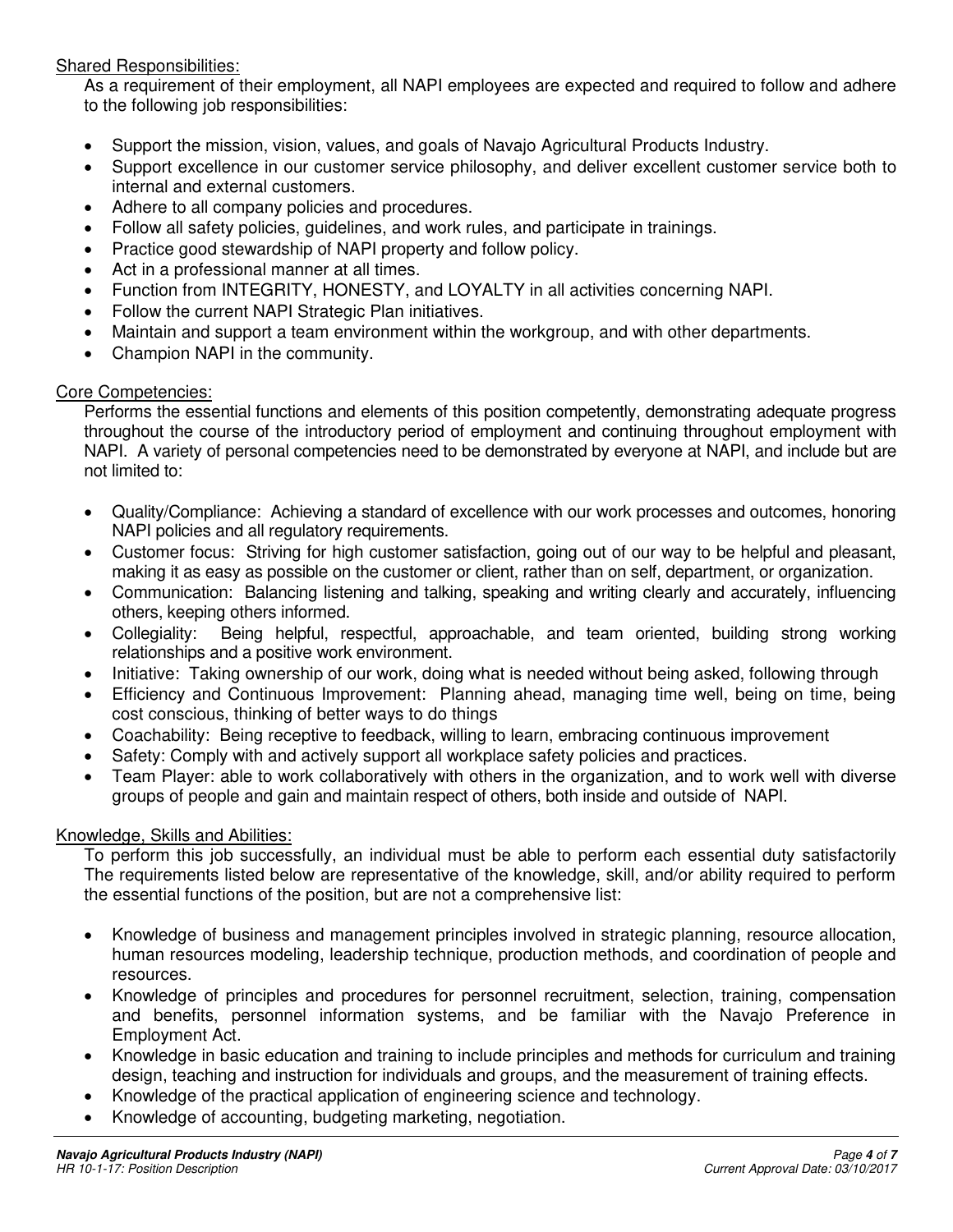- Knowledge of design techniques, tools, and principles involved in production of precision technical plans, blueprints, drawings, and models.
- Knowledge of civil engineering or closely related field; street/highway construction experience, water resources construction and design, engineering principles, practices and methods as applicable to Irrigation systems and Agribusiness infrastructure; thorough knowledge of applicable regulations and standards.
- Knowledge about proper use of GPS/GIS systems.
- Skill in planning, organizing, directing, and coordinating.
- Skill in leadership, management, and supervision.
- Skill in training, coaching, and developing skills of assigned personnel.
- Skill to read, analyze, and interpret highly complex documents
- Skill in analysis and interpretation of product requirements to create a design.
- Skill in active listening as this position communicates with all levels of company employees, board of directors, customers, and local governments.
- Skill in analyzing information and use logic to address work-related issues and problems.
- Skill in self-management; to manage one's own time and the time of others.
- Skill in considering the relative costs and benefits of potential actions to choose the most appropriate one.
- Ability to develop, analyze, and interpret production schedules
- Ability to speak in public.
- Ability to use a computer and computer programs is required.
- Ability to use search engines, data queries, and assimilate printed information.
- Ability to communicate effectively orally and in writing in English. Navajo language is helpful.
- Ability to effectively lead, manage, supervise, coach, motivate, and develop assigned staff.
- Ability to be self-directed, developing one's own way of doing things, guiding oneself with little or no supervision.
- Ability to communicate effectively both orally and in written form information and ideas so other will understand.
- Ability to be careful about detail and thorough in completing tasks.
- Ability to be persistent in the face of obstacles and being able to accept criticism and dealing calmly and effectively with high stress situations.
- Ability to be pleasant with others on the job and displaying a good-natured, cooperative attitude.
- Ability to be open to change (positive or negative) and to considerable variety in the workplace.
- Ability to be available 24 hours a day 7 days a week to meet deadlines.
- Ability to communicate in writing in order to develop and issue regulations, instructions, policy interpretation and guidelines.
- Ability to examine and re-engineer operations and procedures,
- Ability to formulate policy, and develop and implement new strategies and procedures.
- Ability to lead project teams, to include organizing, prioritizing, and scheduling work assignments.
- Ability to thrive in a fast-paced and pressured environment and must be able to shift to other functions and priorities as needed.
- Ability to manage time spent on activities and identifying priorities.
- Ability to use logic and reasoning to identify strengths and weakness of alternative solutions, conclusions or approaches to problem solving.
- Ability to be willing to take on responsibilities and challenges.
- Ability to keep up-to-date technically and applying new knowledge to your job.

## Certification, Licenses and Registrations:

- Must have and maintain a current New Mexico, or Arizona driver's license, must have and maintain an NAPI-insurable driving record, and must provide proof of current liability insurance meeting or exceeding State-required minimum coverages.
- First Aid, CPR, Defensive Driving Course.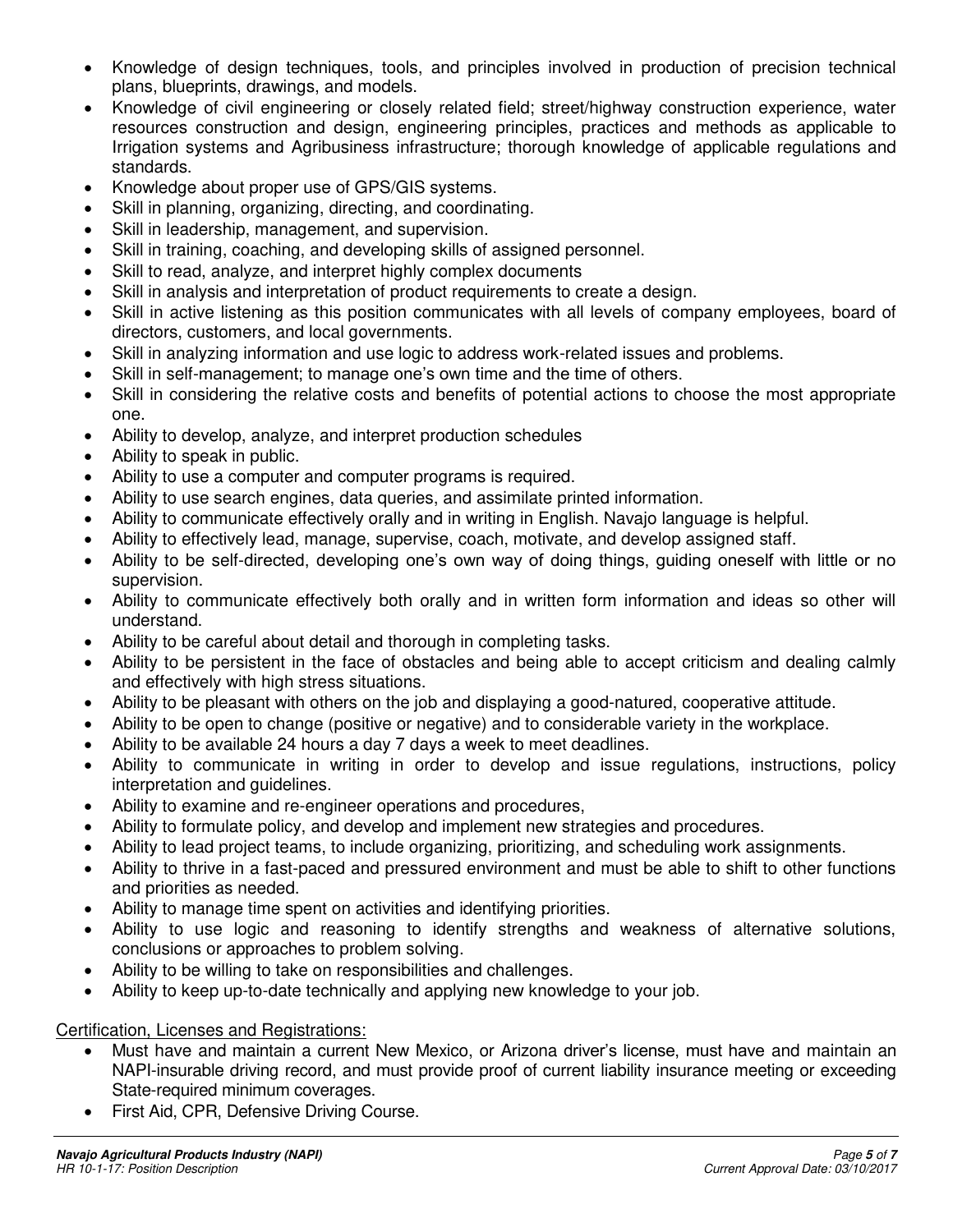Professional Engineer Civil Licensure from the New Mexico State Board of Licensure for Professional Engineers and Surveyors is preferred.

Training Requirements:

- Must successfully complete all NAPI-required safety and other training
- Must successfully pass and maintain training certification in all state, NAPI, individual-specific, and/or other training requirements of the position and job assignment.
- Additional specific training requirements for this position may be required by NAPI.

## Tools and Equipment Used:

- Standard office equipment, including desktop computer and standard MS-Office applications
- Famous Accounting Software, AutoCAD
- Must be able to operate a company vehicle and a two-way radio.

# Other:

- In accordance with the conditional offer of employment, individual must pass drug screen, and all NAPI, and other required background investigations.
- Additional drug screening and background investigations may be required depending on the job assignment, or job transfer.
- Must read and acknowledge NAPI's Non-disclosure agreement.

# **V. PHYSICAL & MENTAL DEMANDS and WORKING CONDITIONS**

The physical and mental demands, and working conditions described here are representative of those that must be met by an employee to successfully perform the essential functions of this job. The work environment characteristics described here are representative of those an employee encounters while performing the essential functions of this job. The physical and mental demands, and working conditions described here are representative of those an employee encounters while performing the essential functions of this job. Reasonable accommodations may be made to enable individuals with disabilities to perform the essential functions of this position.

NAPI maintains a comprehensive, detailed assessment of the physical and mental demands, and working conditions for this position, which are also included in the incumbent's employment file.

# Physical Effort and Demand:

 Moderate to high physical demand is required to perform the work; an employee in this position frequently works in the field and occasionally sits at a desk or workstation.

# Visual Acuity, Hearing, Speaking, Manual Dexterity:

- Must have visual acuity and manual dexterity to perform timely and accurate data entry;
- Must be able to make individual, small group, and large group presentations as required by position

# Mental Demand:

- Effective performance requires continual thinking and attention to work/detail demanded by the Knowledge, Skills and Abilities and essential functions of the job.
- Must be able to work non-standard work hours as required to fulfill job responsibilities.

# Environment/Working Conditions:

- Above average hazardous conditions exist in the work environment. The work environment is frequently subject to outdoor climate; only minimal negative physical factors exist.
- Above average amount of negative psychological factors; these factors must be addressed and considered in the performance of duties and have potential for a negative impact on job incumbents.